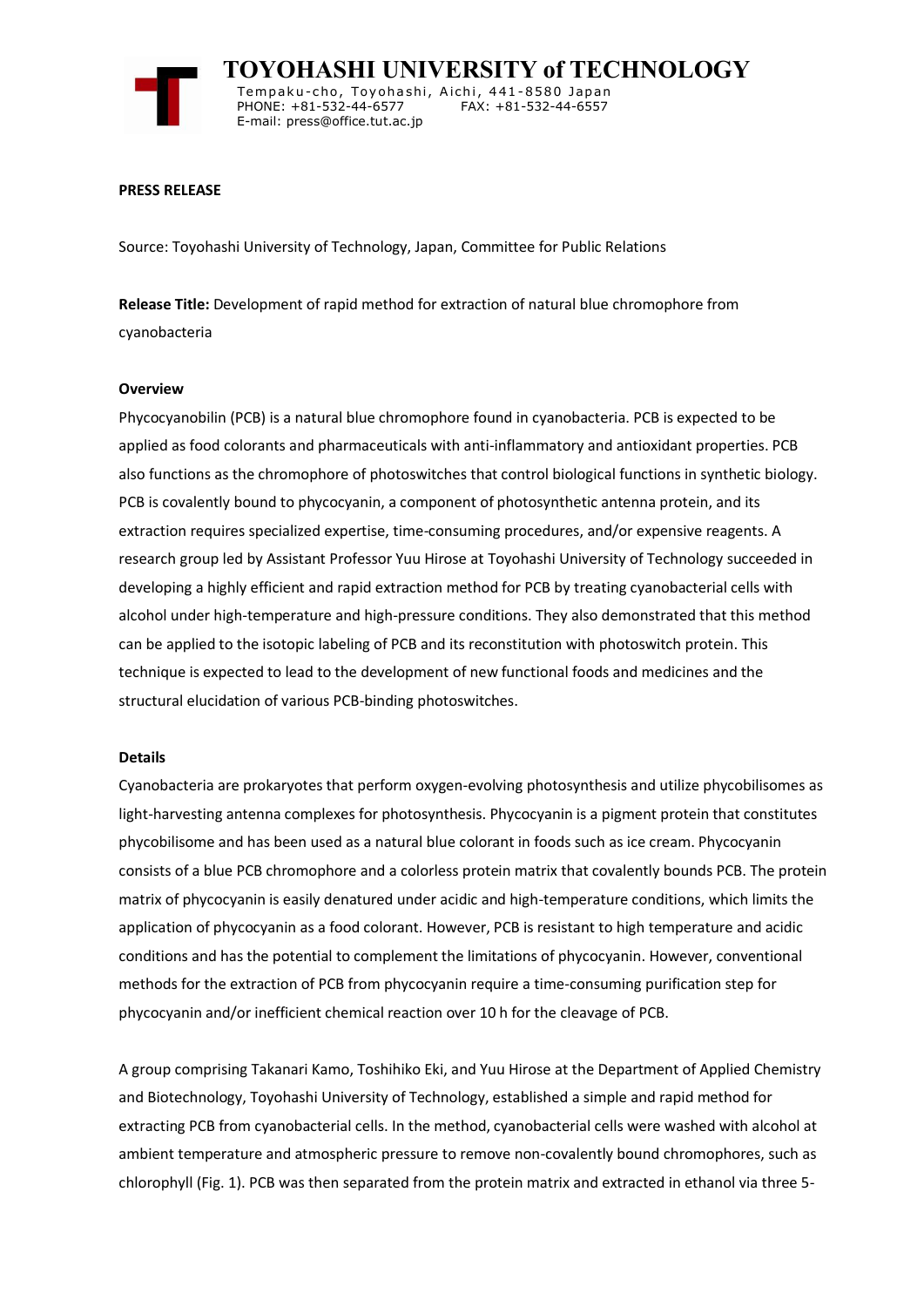

 **TOYOHASHI UNIVERSITY of TECHNOLOGY** Tempaku-cho, Toyohashi, Aichi, 441-8580 Japan<br>PHONE: +81-532-44-6577 FAX: +81-532-44-6557 PHONE: +81-532-44-6577 E-mail: press@office.tut.ac.jp

minute treatments under high temperature (125°C) and high pressure (100 bar) conditions (Fig. 1). The extraction efficiency of PCB is comparable to that of conventional methods. The extracted PCB can be used as a food colorant because it uses ethanol as the extraction solvent.

It has been reported in animal experiments that PCB has pharmacological effects, such as antiinflammatory and anti-oxidant effects. It is expected to be consumed by humans as powder of dried cyanobacteria cells or purified phycocyanin through oral intake. The extraction of PCB would enable a 143 and 25-fold enrichment of PCB concentration in relation to the dried cell powder and purified phycocyanin, respectively, and could facilitate consumption by humans. Therefore, the use of this technology is expected to lead to the development of foods and pharmaceuticals containing higher concentrations of PCB.

PCB is also important in synthetic biology because it functions as a chromophore for photoswitch proteins that control biological functions. In this study, we demonstrated that PCB labeled with isotopic elements (13C and 15N) can be extracted from cyanobacteria cells grown in an isotopic medium. Isotopically labeled PCBs are useful in investigating the detailed structure of the photoswitch by vibrational spectroscopy and nuclear magnetic resonance spectroscopy. We also confirmed that the extracted PCB was incorporated into the photoswitch protein, sensing green and red light, and showing normal spectral sensitivities. Therefore, our technique will contribute to the elucidation of the structure of various PCB-binding photoswitches and the modification of their performance.

## **Future Outlook**

In the future, we expect to develop new blue colorants, functional foods, and pharmaceuticals using PCB. It is also important to elucidate the detailed structure of photoswitches using isotopically labeled PCB and to modify their performance.

## **Reference:**

Pressurized liquid extraction of a phycocyanobilin chromophore and its reconstitution with a cyanobacteriochrome photosensor for efficient isotopic labeling. Takanari Kamo, Toshihiko Eki, and Yuu Hirose *Plant and Cell Physiology*, 2021 in press. https://doi.org/10.1093/pcp/pcaa164

This research was supported by a Grant-in-Aid for Scientific Research (C) (grant number 19K06707) to Y.H. from the Japan Society for the Promotion of Science (JSPS) and by research grants to Y.H. from the Foundation for the promotion of Ion Engineering and Engineering and JGC-S Scholarship Foundation.